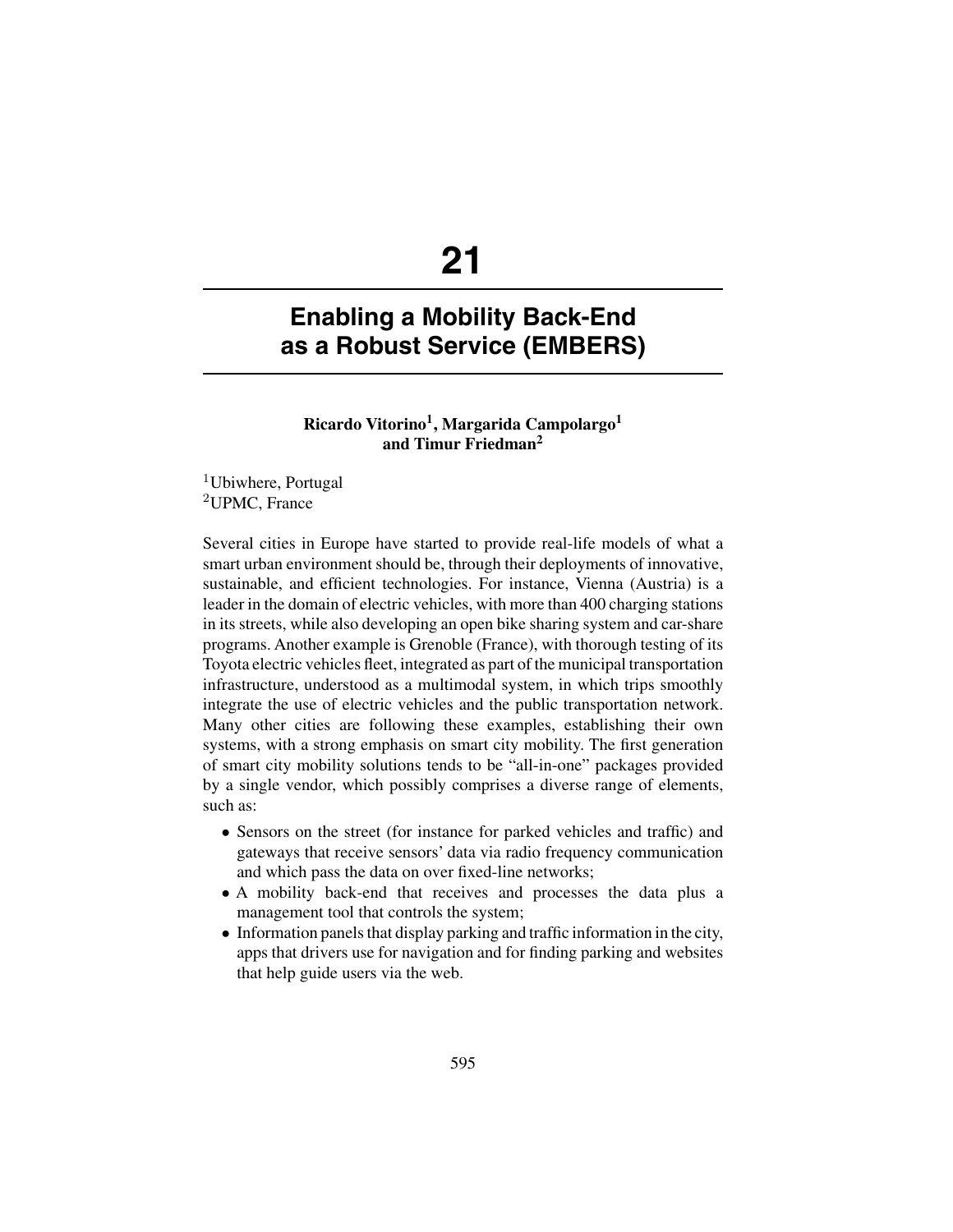The EMBERS project anticipates that a second generation of smart city technology will evolve to an entirely different solution. Ubiwhere, the company that is at the heart of EMBERS, is a provider of smart city solutions through its Citibrain brand, which realises that city managers, rightly, no longer wish to purchase single turnkey solutions. They would like to avoid locking their municipalities into a single vendor and become completely dependent upon that vendor for all of the system's components and maintenance. The same is true for urban mobility providers looking to upgrade their systems to a smart city ecosystem. As system assemblers, they seek the possibility to compose a multi-faceted system from multiple vendors, each one of which provides the best-of-breed component for the particular application domain that it serves.

With the purpose of allowing a municipality, or a system assembler working under contract, to put a set of diverse elements together into a single coherent system, each part must follow a common specification for interoperability, including, for instance, an open standard set of Application Programming Interfaces (APIs). With open specifications, the integration of third-party urban furniture, applications and other digital systems becomes an uncomplicated chore. Hence, cities are jumping at the possibility of more open systems, as exemplified by the Open & Agile Smart Cities initiative, in which 89 municipalities from 19 countries in Europe, Latin America and Asia-Pacific are adopting FIWARE's version of the Open Mobile Alliance's Next Generation Service Interfaces (OMA NGSI). By providing generic ways for a client and server to interact and change their state, the APIs that municipalities are embracing today mark an essential first step towards facilitating open data exchange. They are designed to promote interoperability across a full range of Internet of Things (IoT) devices, apps, and servers, but without going into individual application domains. The project's platform will go the next step by providing a free and open API that is specific for smart city mobility. It will allow developers of devices and apps to start immediately exchanging information about vehicles, roads, routes, parking spaces, drivers, and so forth, without having to reinvent this vocabulary and its rules or follow a closed, proprietary system.

EMBERS' first goal is to transform the Citibrain's platform into a marketready solution. It is entirely more challenging to try to achieve interoperability with multiple third-party devices and applications by offering the platform via an open, public, mobilityAPI for smart cities than to run it inside one's personal system, integrated with components developed by oneself, via a proprietary interface.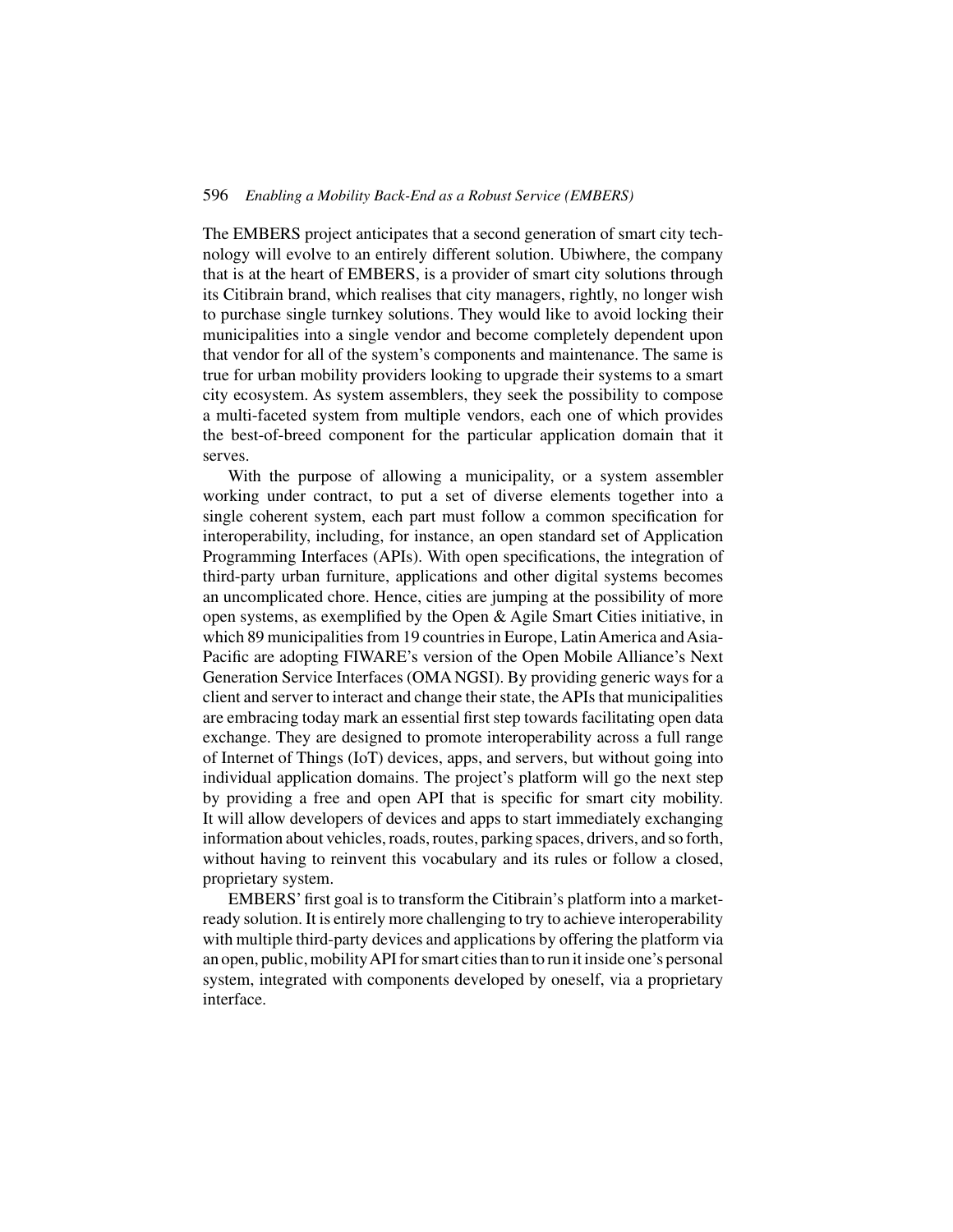Much of EMBERS' effort is devoted to subjecting the solution to rigorous and extensive testing on FIRE+ testbeds to ensure its robustness. These testbeds are the FUSECO Playground, which offers a machine-to-machine (M2M) experimentation environment, and the FIT IoT-LAB facility, which allows testing with large numbers of sensor devices. While the first testbed has been used to test the machine-to-machine (M2M) interactions, the latter has been applied to test interactions of the solution with many different Internet of Things (IoT) devices.

EMBERS also aims at inviting designers of applications and devices to develop their interfaces to work with the smart city mobility API. Ubiwhere will offer this domain-specific interface via a full suite of lower-level APIs, to ensure the widest possible freedom of choice at a time when no single specification has emerged as a dominant standard. Participation will be encouraged both through hackathons and through an app contest, each offering prizes to the best entrants. Furthermore, three developers will receive funding via an open call, which will allow them to experiment with their applications in the same FIRE+ testing environments using the EMBERS platform. These activities focused on building third-party engagement intend to achieve EMBERS' second goal: to stimulate the smart city mobility ecosystem in Europe.

Finally, EMBERS third goal is to contribute back to FIRE+, by enhancing the experimentation capabilities of two of its principal facilities by the lessons learned. Furthermore, EMBERS will provide a valuable use case for efficient work with enterprises, which in turn is expected to motivate further usage in the future.

As referred before, municipalities are seeking alternatives to "all-inone" closed smart city mobility systems, as they would like to be able to compose a system from multiple suppliers. With the possibility of combining the best-of-breed components from competing suppliers, city councils can serve better the interests of the citizens and the municipality. The key to enabling such freedom of choice is to choose systems that offer a set of standard and open APIs, which will allow the integration of multiple components.

In this context, EMBERS focuses on one central element, with which all of the other modules must operate: the mobility back-end, developed by the company Ubiwhere as a stand-alone product. In EMBERS, the deployment and testing in a set of varied scenarios using the FIRE+ facilities (FUSECO Playground and FIT IoT-LAB) will enable Ubiwhere to make critical design decisions about the product. Through dissemination events, such as the app challenge, hackathons, and ultimately an open call, EMBERS will bring in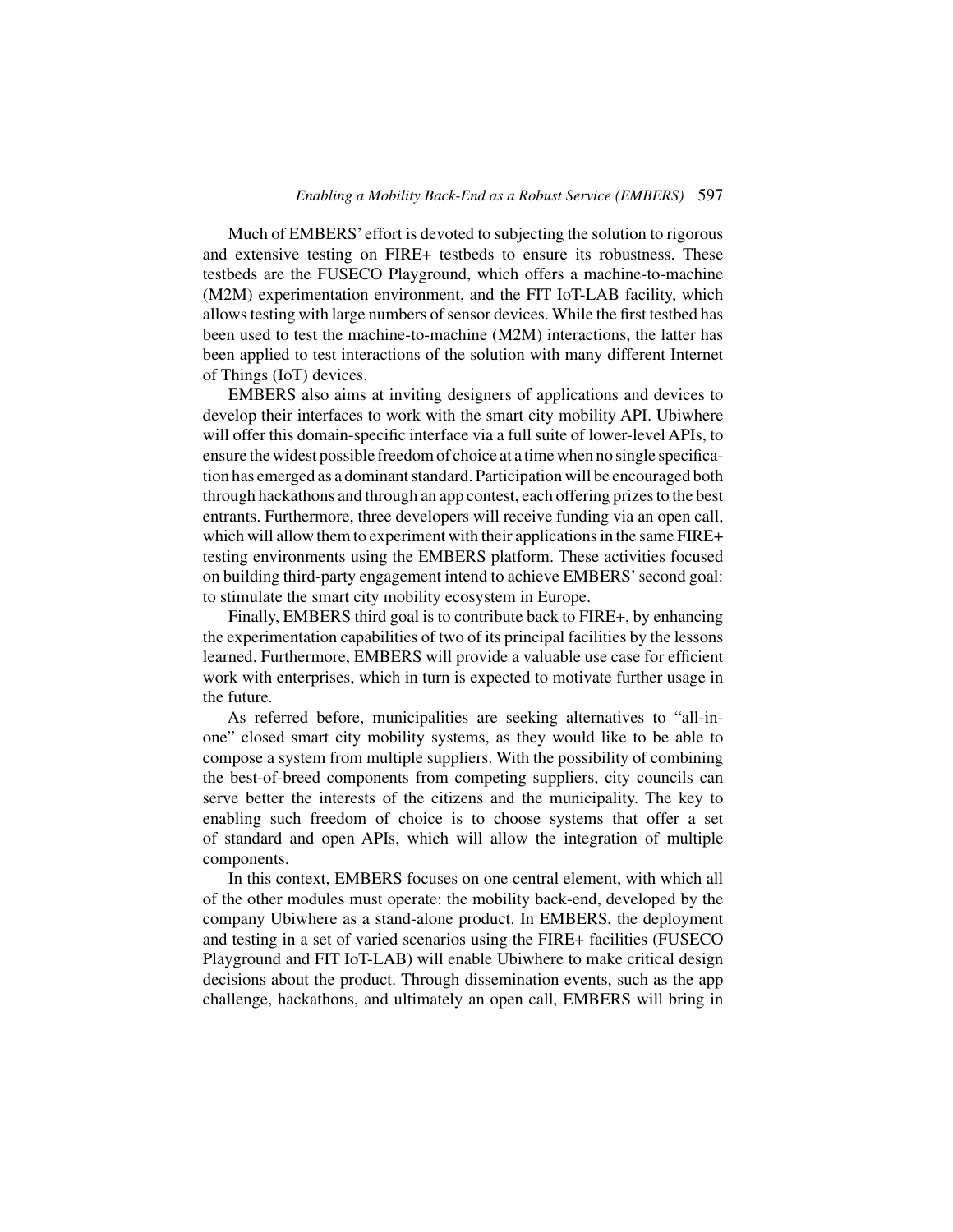other companies that offer products in the smart city mobility field, allowing them to test the interoperability of their components against these same APIs and scenarios. In addition to helping the project's lead user, Ubiwhere, to move its product towards the market, EMBERS aims at transforming the smart city mobility ecosystem in Europe.

Three diagrams illustrate the overall concept: Figure 21.1 shows a fully integrated system of the most common type nowadays; Figure 21.2 shows the initial state of development of the system that EMBERS tests and Figure 21.3 illustrates the system as it will be at the end of the project.

In all three figures, there are devices and applications at the top and the mobility back-end at the bottom, which consists of a set of modules that handle all different aspects related to mobility in smart cities. The Parking Events module, for instance, tracks the occupancy of parking spaces and devices, such as road sensors, providing information to the module about vehicles arriving and leaving. An application might draw upon the module to inform users about the locations of available parking spaces and, similarly, devices such as



All-in-one smart city mobility solution

**Figure 21.1** An all-in-one smart city mobility solution.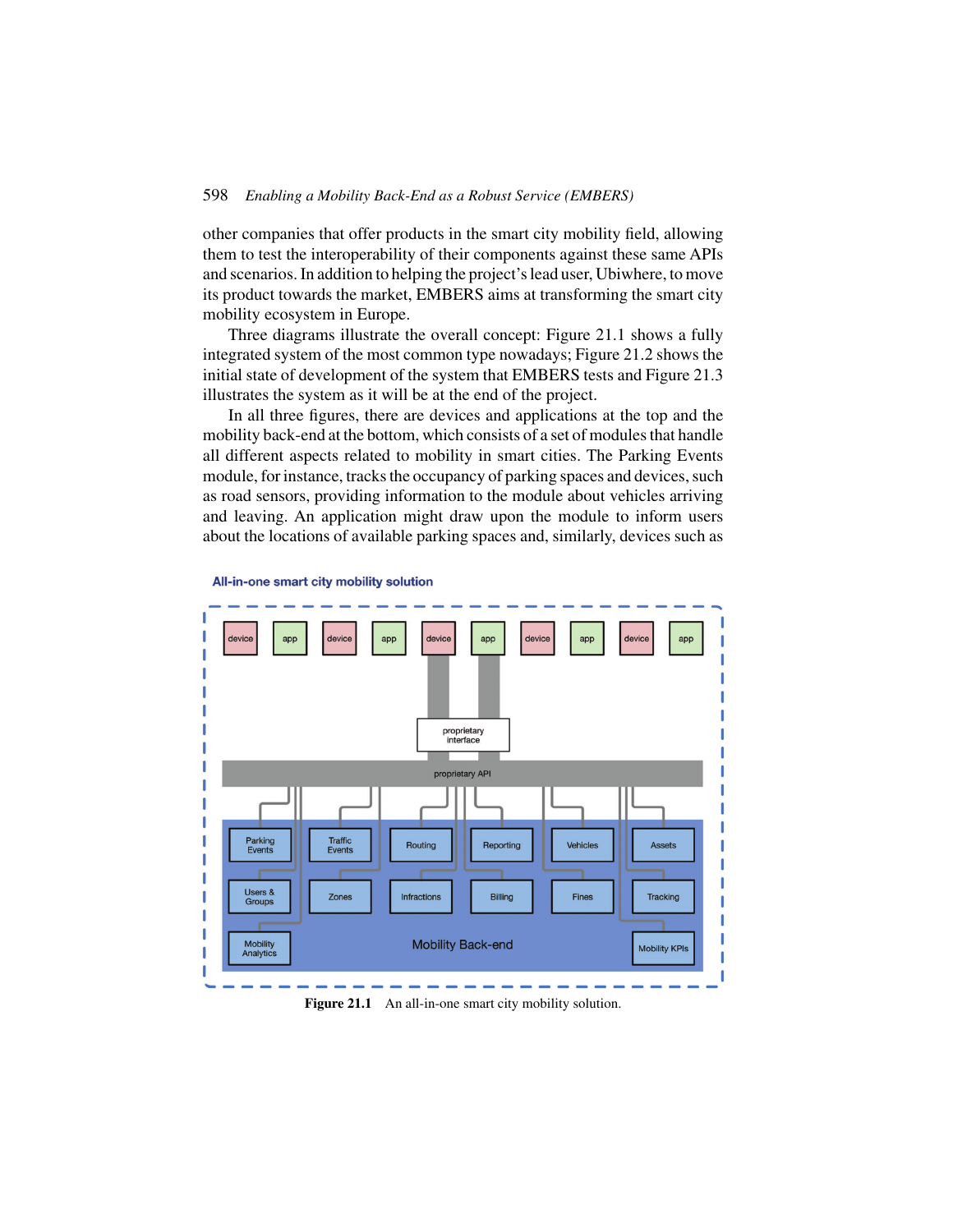

**Emergence of the Mobility Back-end as a Service (MBaaS)** 

Figure 21.2 Positioning at the start of the EMBERS project.

roadside information panels can receive such data, supplied by applications as the identities of vehicles and their drivers. These exchanges take place via a domain-specific API, shown in grey, with each module providing a small part of the overall API. During Ubiwhere's first development of Citibrain's Smart Parking and Smart Traffic Management products, the domain-specificAPI was purely proprietary, just like the interface by which devices and apps connected to the back-end (shown in Figure 21.1 as a white box, above the domainspecific API). The dashed line around the entire system (see Figure 21.2) represents the product marketed, which is an "all-in-one" solution.

Figure 21.2 shows the changes devised and implemented as Ubiwhere prepared to break out the platform as a separate component. At this stage, the smart city mobility API became designed for external developers, structured around hardware and software development kits (SDKs). Alongside with the initial proprietary interface, a set of FIWARE core components is introduced, so that any devices or apps created for this interface can interact with the back-end in a standardised way. The aim, as shown by the dashed arrow, is to push down the boundary of the product (the dashed line), so that it no longer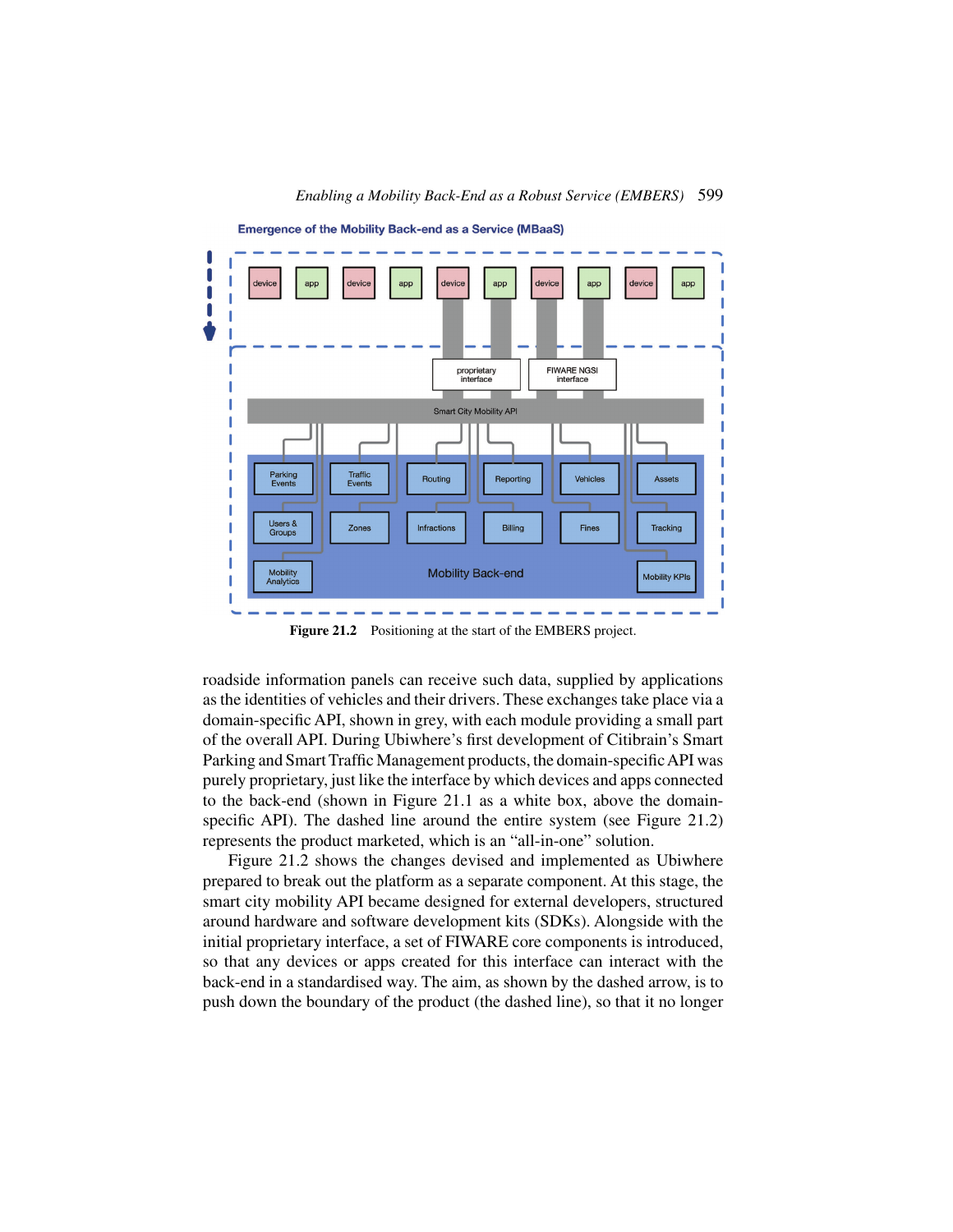

**Figure 21.3** The EMBERS project and its result.

encompasses the devices and applications. In Figure 21.3, the work required from the EMBERS project can be better understood.

Alongside with FIWARE NGSI and Ubiwhere's proprietary interface, other generic interfaces will be available: oneM2M, ETSI M2M, and OMA LwM2M, as it is too early to tell which of these interfaces (if any) will ultimately emerge as a de facto standard. The EMBERS purpose is to lower the barriers to entry to the device and app developers' community (some of the developers may be writing to a specific type of interface while others support another interface) and, as such, the domain-specific smart city mobility API will be made available to them. Moreover, thanks to the FIRE+ testbeds, experimentation and interoperability testing will take place on the interactions between devices/apps and the platform, i.e. the interface between the two clearly separated boundaries.

With the hackathons, the app challenge, the open call experiments, and with some real-world pilots, such a platform, fully separated as a product, from the devices and apps, yet interacting with them via well-defined APIs, is perceived to be ready to market.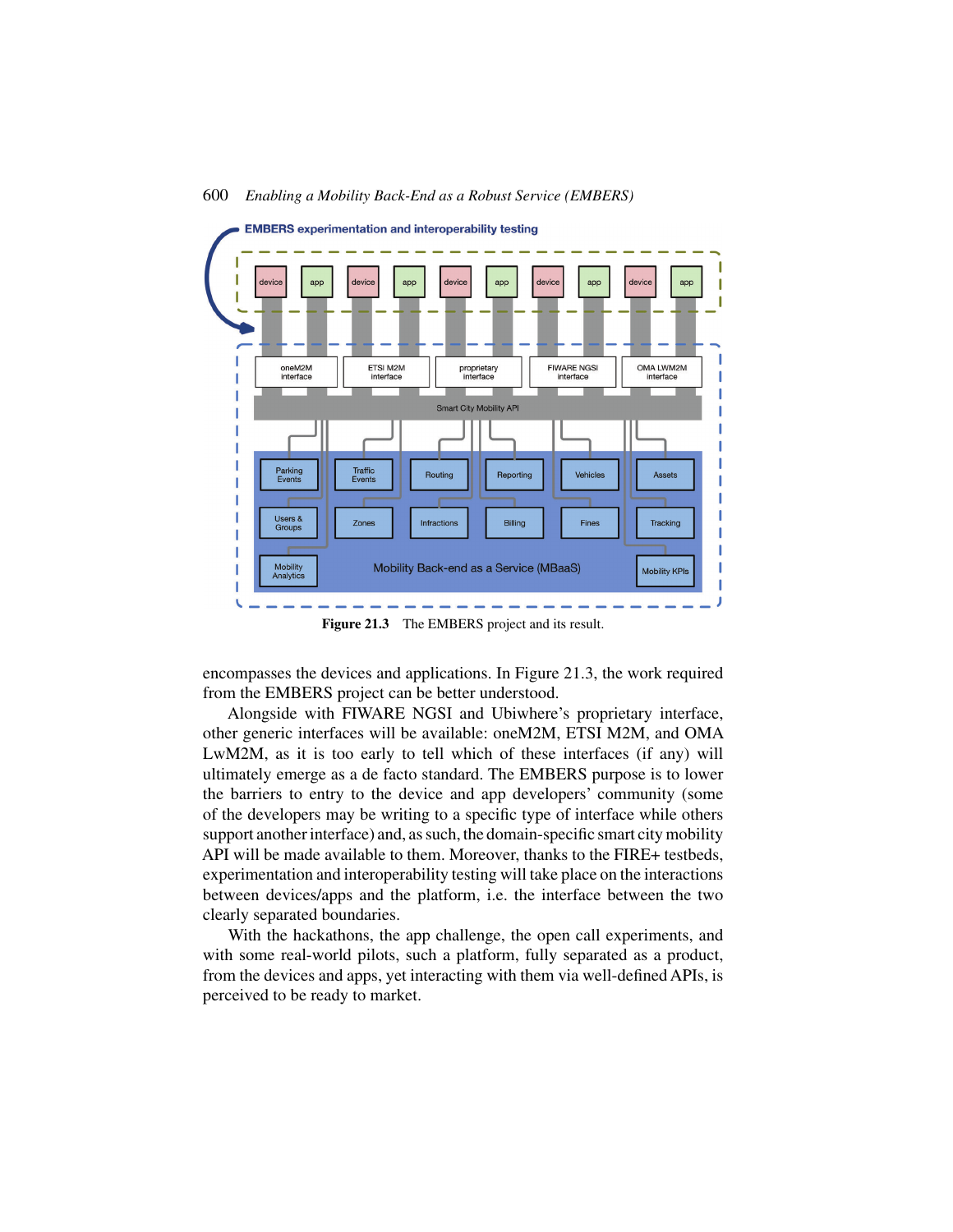EMBERS will set up a federated M2M/IoT testing and experimentation infrastructure, based on the two FIRE+ testbeds that fit particularly well to this purpose: the FUSECO Playground in Germany, and FIT IoT-LAB in France. The first phase involves interconnecting the testbeds and enabling cross-domain testbed resource management (including user authentication, authorization, resource discovery, provisioning) and cross-domain experimentation (including experiment control and cross-domain monitoring) utilising the current standard FIRE+ tools and interfaces, such as FITeagle, MySlice, SFA, OMF, and OML. Afterwards, a standards-based (ETSI M2M, oneM2M) M2M platform, OpenMTC, is integrated into the federated infrastructure and the FIRE+ tools, mentioned above, for M2M/IoT resource management and experimentation. Setting up the core systems for testing allows the subsequent integration of Ubiwhere's Mobility Back-end as a Service into EMBERS' IoT/M2M test infrastructure. At this point, standards-based sensor/actuator communication (i.e., either via WebSockets, COAP, MQTT, RESTful interfaces) with the M2M/IoT platform, as well as standards-based interoperability between platform APIs and M2M/IoT applications (on top) is provided. Various sensor technologies, a) already existing in the two FIRE+ testbeds, b) provided by Ubiwhere, and c) provided by third party application developers or experimenters, are integrated into the EMBERS M2M/IoT experimentation environment. The whole physical infrastructure (including sensors and actuators), FIRE+ federation systems, and services for testing and resource management, M2M/IoT platform (OpenMTC integrated with Ubiwhere's MBaaS) becomes available for designing and scripting tests targeted at maturing and benchmarking the platform, repeatedly executed in different scenarios. Experiences and encountered issues while conducting endto-end tests on EMBERS will be fed back to the M2M/IoT experimentation platform developers and used to improve the EMBERS facility, before, in the next phase, in the hackathon, app contest, and the open call, tests are being executed by third parties on top of the EMBERs M2M/IoT experimentation facility.

As for the city pilots, Ubiwhere will take the results of the experimentation in FIRE+ testbeds and translate them into a real life environment. Existing and new sensors for parking and traffic management will be deployed and integrated with the new version of the Mobility Platform. Ubiwhere will work with municipalities, local universities and innovation hubs to engage third parties who wish to create new applications for their cities, based on the capabilities at hand. Ubiwhere is also taking on the task of integrating